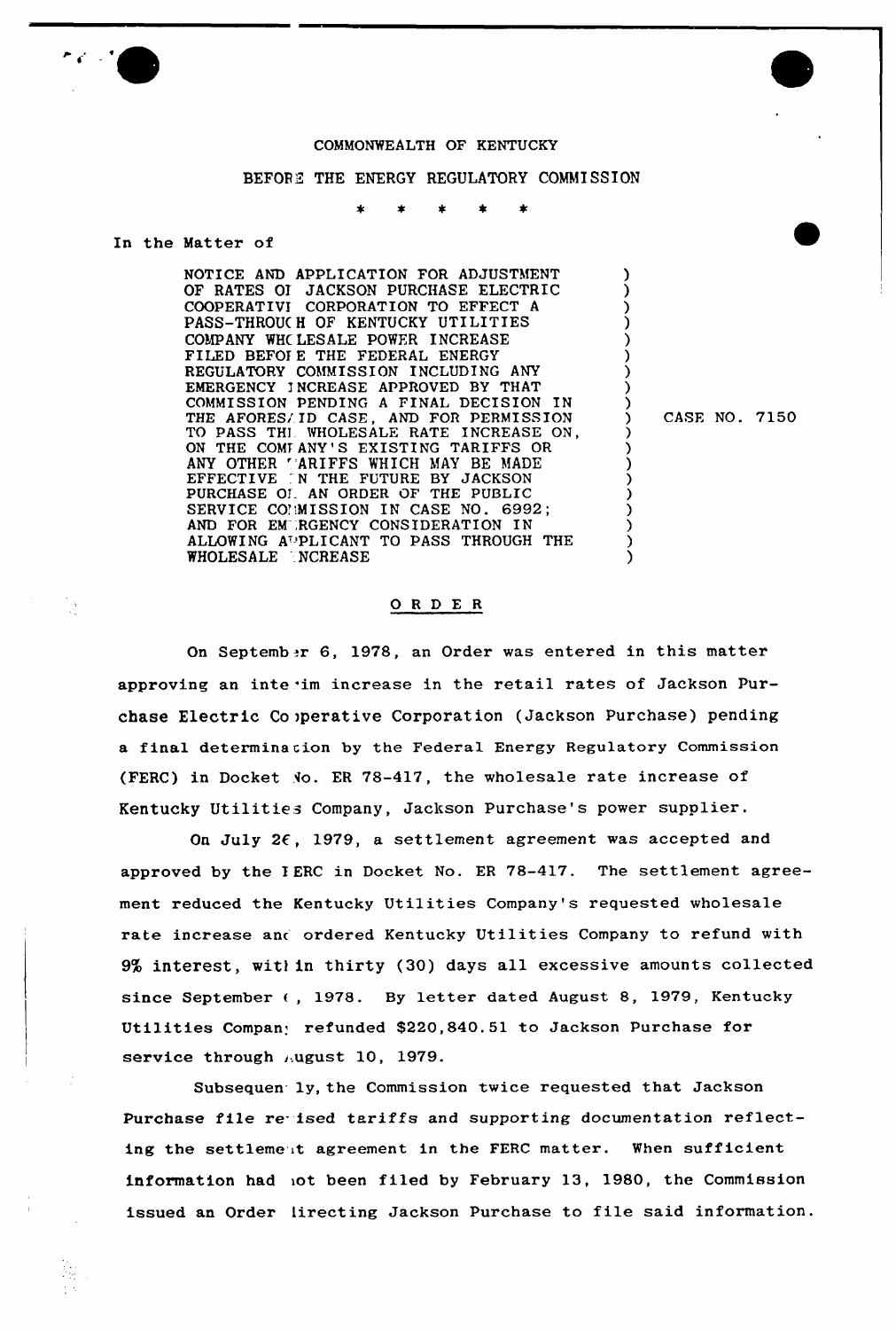

On February 15, 1 380, the necessary information was filed and made a part of the record herein. The Case has now been submitted to the Commission for final determination.

After reviewing the evidence of record and being advised, the Commission is of the opinion and FINDS that:

(1) Jackson Purchase has received <sup>a</sup> refund from its supplier, Kentucky Utilitiea Company, in the amount of \$220,840.51.

(2) As a result of the settlement agreement in FERC Docket No. ER 78-417, Kentucky Utilities has reduced its wholesale rate to Jackson Purchase.

(3) That jackson Purchase has neither refunded to its customers the \$220,8 40.51 received from Kentucky Utilities Company nor reduced its ratail tariff to reflect the reduction by Kentucky Utilities Company.

(4) That the rates set forth in Appendix "A" reflect the reduction of Kentucky Utilities Companies' wholesale rate to Jackson Purchase and are the proper rates for Jackson Purchase to charge for electric service.

IT IS THEREFORE ORDERED, that the rates and charges set out in Appendix "A" <sup>8</sup> re the fair, just, and reasonable rates for service rendered by Jackson Purchase on and after September 6, 1978.

IT IS FURTHER ORDERED, that Jackson Purchase Electric Cooperative Corporation be and hereby is directed to refund to their customers all rates and charges collected in excess of those approved herein for the period September 6, 1978 through the effective date of this Order.

IT IS FURTHER ORDERED, that Jackson Purchase Electric Cooperative Corporation shall, within twenty (20) days submit a refund plan to this Commission for approval.

IT IS FUR7HER ORDERED, that Jackson Purchase Electric Cooperative Corporation shall file with this Commission, within fifteen (15) days from t) e date of this Order, its revised tariff sheets setting out the <sup>i</sup> ates approved herein and a statement setting out the total amount to be refunded to its customers.

 $-2-$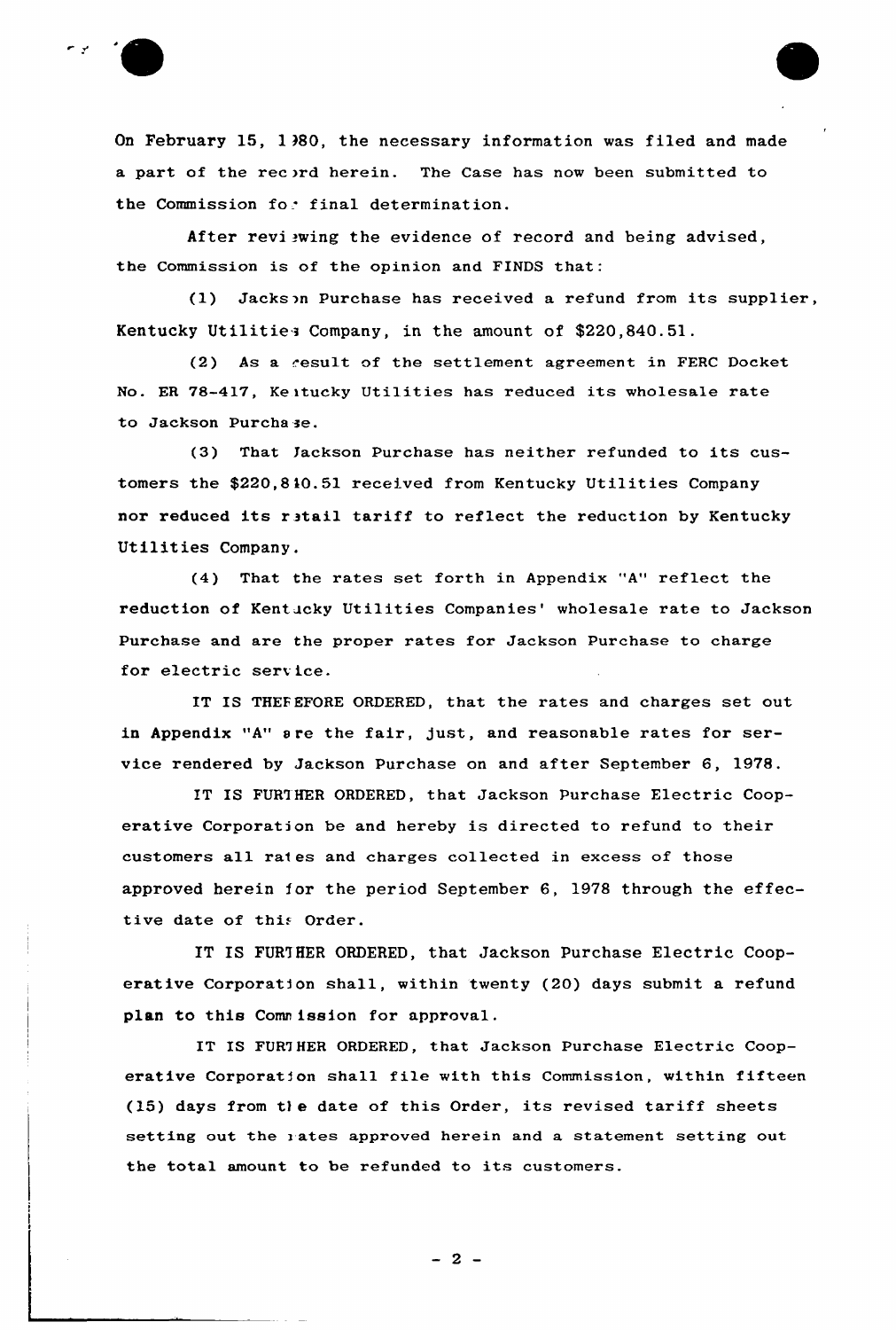

 $\bar{z}$ 

 $\mathord{\uparrow}$ 

i,

 $\frac{1}{2}$  $\hat{\mathcal{D}}$ ÷.

 $\frac{1}{4}$ 

Done at Frankfort, Kentucky, this the 28th day of February, 1980.

Commissioner

-a k

ENERGY REGULATORY COMMISSION  $\prime$  $h^2$  $\overline{M}$ Chantman  $\frac{U}{\text{Vice}}$ Chairman  $\mathcal O$ 

 $\mathcal{A}^{\mathcal{A}}$ 

ATTEST:

 $\label{eq:2} \frac{1}{2}\sum_{i=1}^{N}\frac{1}{2}\left(\frac{1}{2}\right)^{2}$ **Secretary**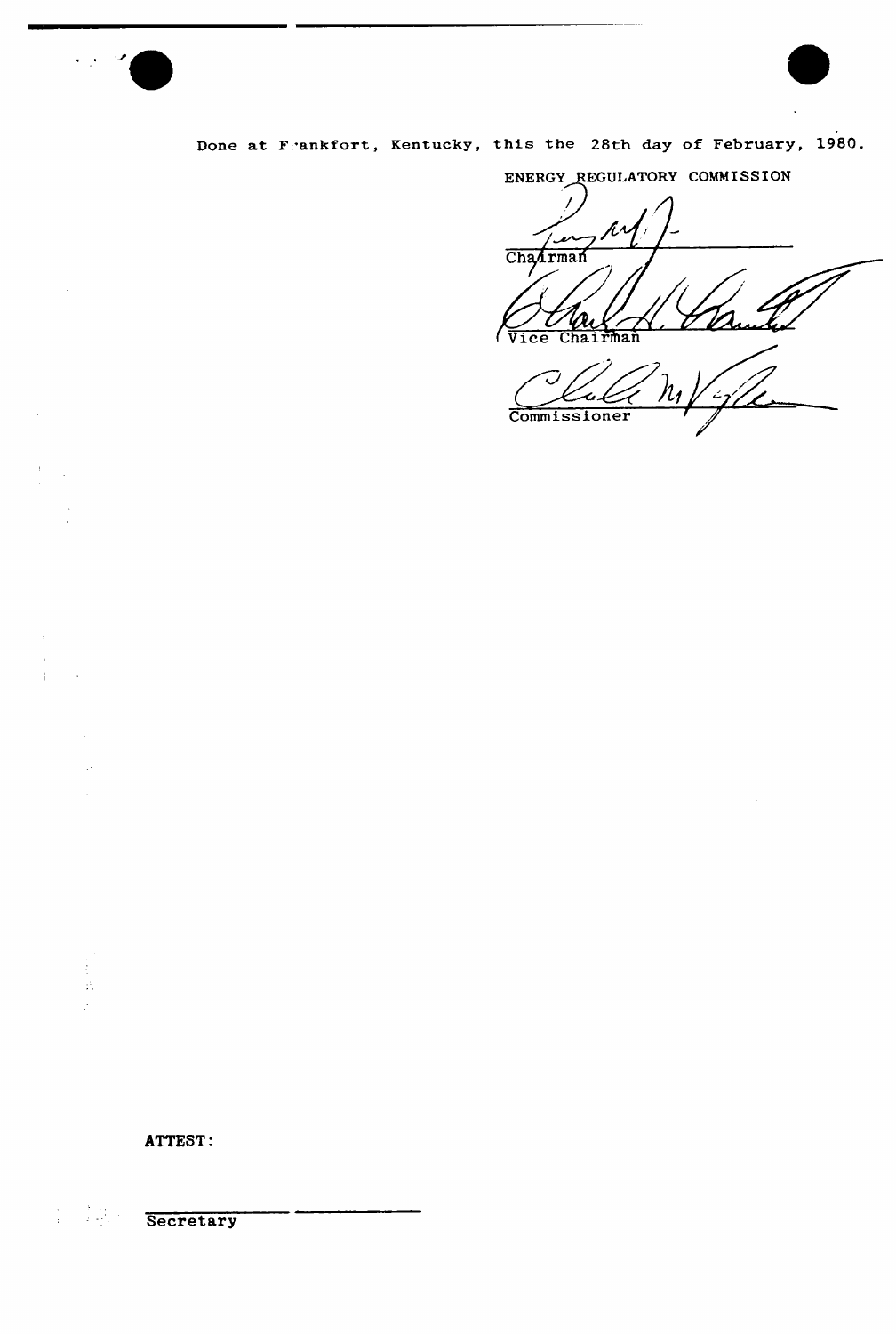

## APPENDIX "A"

# APPENDI> TO AN ORDER OF THE KENTUCKY PUBLIC SERVICE COMMISSION IN CASE NO. 7150 DATED FEBRUARY 28, 1980

The following rates and charges are prescribed for the customers in the area served by Jackson Purchase Electric Cooperative Corporation. All other rates and charges not specifically mentioned herein shall remain the same as those in effect under authority of this Commissior prior to the date of this Order.

## Rates: Monthly

Schedule  $R -$  Resicential

Service Charge:

|             | Energy Charge: |                   |        |
|-------------|----------------|-------------------|--------|
| First       | $300$ KWH      | Per KWH per month | 4.805¢ |
| Next        | 500 KWH        | Per KWH per month | 3.391¢ |
| <b>Over</b> | 800 KWH        | Per KWH per month | 2.974¢ |

# Schedule CSL - Cormunity & Public Authority Street Lightning

|  | Each 175 Watt Mereury Vapor Lamp<br>Each 400 Watt Mercury Vapor Lamp |  | Per month per lamp<br>Per month per lamp |  | \$5.43<br>8.17 |  |
|--|----------------------------------------------------------------------|--|------------------------------------------|--|----------------|--|
|  |                                                                      |  |                                          |  |                |  |

Schedule C - Smal: Commercia

Service Charge:

**この中に、新型の** 

|       | <b>Energy Charge:</b> |                |
|-------|-----------------------|----------------|
| First |                       | <b>500 KWH</b> |
| Next  |                       | <b>500 KWH</b> |
| Next  | 5,000 KWH             |                |
| Over  | 6,000 KWH             |                |

|  |  | Minimum per month | \$ 3.50 |
|--|--|-------------------|---------|
|  |  | Per KWH per month | 4.805¢  |
|  |  | Per KWH per month | 4.507¢  |
|  |  | Per KWH per month | 4.001¢  |
|  |  | Per KWH per month | 2.974¢  |

 $$3.50$ 

\$ 2.42

Minimum per month

# Schedule D - Commercial and Industrial Service & Three Phase Service

| Service Charge: |                       |  |                   | Minimum per month |        |  |
|-----------------|-----------------------|--|-------------------|-------------------|--------|--|
|                 | <b>Energy Charge:</b> |  |                   |                   |        |  |
|                 | First 500 KWH         |  | Per KWH per month |                   | 5.058¢ |  |
| Next            | 500 KWH               |  | Per KWH per month |                   | 4.775¢ |  |
| Next            | 5,000 KWH             |  | Per KWH per month |                   | 3.807c |  |
| Next            | 94,000 KWH            |  | Per KWH per month |                   | 2.974c |  |
| Over            | 100.000 KWH           |  | Per KWH per month |                   | 2.557c |  |

#### Demand Charge:

Over 25 KW of bill ing demand per month, per KW per month

# Schedule SP — Seasonal Power Service

Rate Per Year:

| First              | 1,500 KWH |                 |  | Per KWH per year | <b>7.856¢</b> |
|--------------------|-----------|-----------------|--|------------------|---------------|
| Next               |           | $500$ KWH, E.P. |  | Per KWH per year | 5.474C        |
| All Additional KWH |           |                 |  | Per KWH per year | 3.004c        |

MINIMIM ANNUAL CHIRGE:

The minimum annual charge under the above rate shall be:

| A. First 25 connected horsepower or less (minimum)   | \$280.00 |
|------------------------------------------------------|----------|
| Balance of cornected horsepower<br>Per H.P. per year | 9.00     |